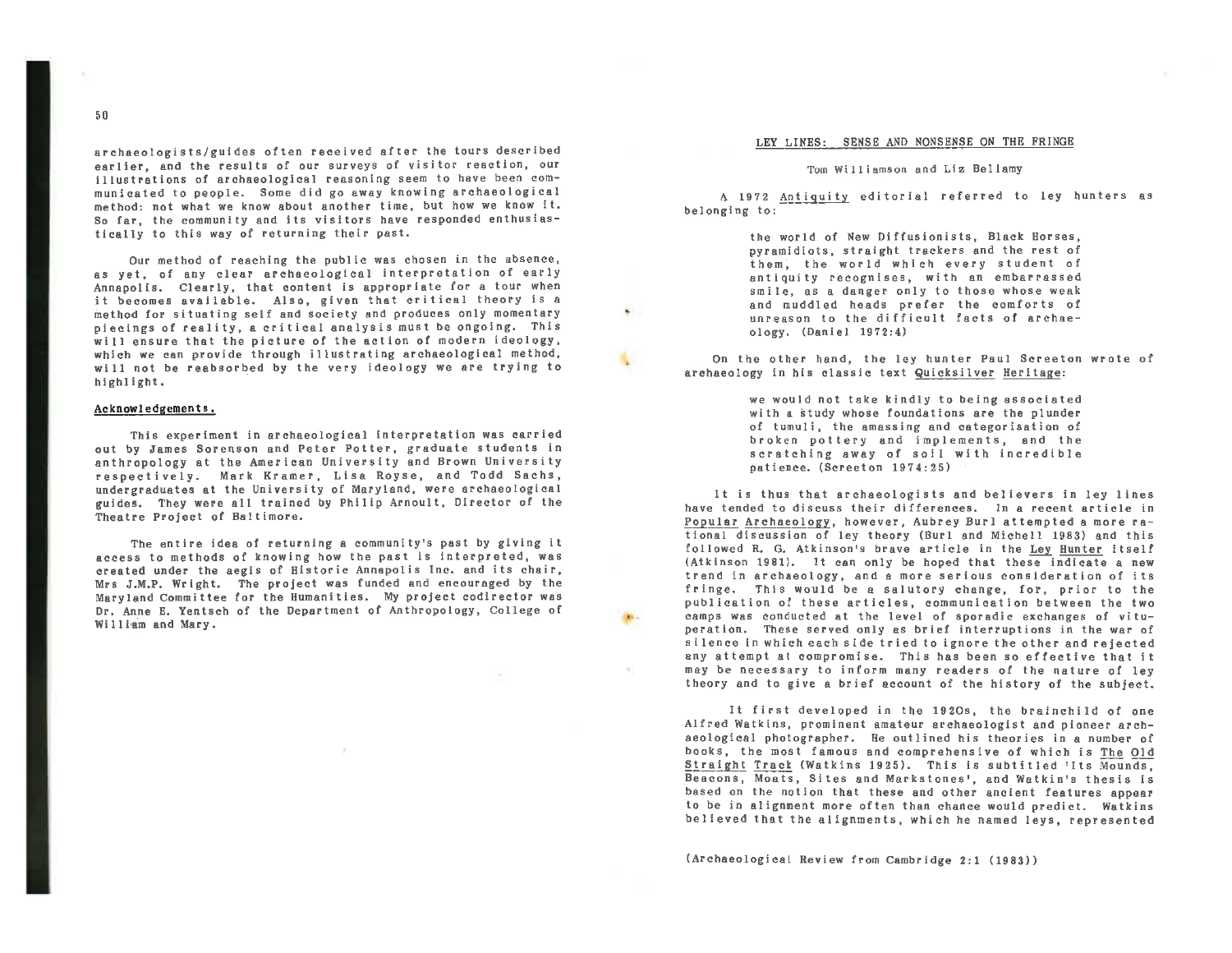ancient tracks, originally surveyed in the Neolithic period.<br>They were straight because people were able to move from A to B in a dead straight line, prior to the development of private property and the resultant division of land. Neolithic inhabitants fixed their sights on some prominent distant feature, such as <sup>a</sup>peak or a notch In the hills, and walked straight towards it, using the mounds and stones for additional guidance.

In The Old Straight Track, and in his subsequent work The Lev Hunter's Companion (Watkins 1925; 1927), Watkins elaborated the methodology of ley hunting in his characteristically clear and<br>straightforward style. Ley hunting involves taking an Ordnance<br>Survey map and a pencil, and drawing straight lines through a variety of ancient features. The aligning features include not only those placed to mark the track, and the settlements and meeting places along it, but also large numbers of structures which are conventionally considered to date from the medieval period or later. Watkins justified the inclusion of these by the doctrine of 'site evolution'. This suggests that although the features date from long after the Neolithic period, they stand, for a variety of reasons, on si at that time. The ubiquity of medieval churches, for example, was explained by the argument that these generally occupied sites which had been in continuous religious use since the Neolithic.

Map work, however, indicates only the possible existence of <sup>a</sup> ley line, and this must be followed by fieldwork. This consists<br>of the search for additional 'mark points' not noted by the Ordnance Survey. The most important of these are features not normally considered by archaeologists to be of any great anti quity. Watkins observed that Scots Pine trees were often found on ley .lines, and he therefore deduced that these were the descendants of trees originally planted to mark the ley. Ponds **were** thought to have been constructed for the same purpose, and, most important of all, 'mark stones' had been erected. These are<br>small stones which are generally considered by archaeologists to be an unconvincing amalgam of natural, medieval and post-medieval<br>features such as rubbing posts and glacial erratics. In ad-<br>dition, Watkins found confirmation for the existence of leys in<br>English folklore and in place-na derived from the frequency with which settlements with names containing this element occurred on the alignments.

For some years after its initial inception, the subject received considerable attention, and in 1928 the Straight Track Club was formed. This was a genteel organisation in which groups<br>of ladies and gentlemen visited notable ley lines, had picnics,<br>and posed for Watkins' photographs. New information on the subject, and accounts of new leys, were disseminated by a system of postal portfolios. The club survived until the second war, when the subject seems to have died away, and it was not until the 1960s that there was <sup>a</sup>resurgence of popular interest. This was closely associated with the development of the 'alternative culture' of the late 196Os, with its rejection of established<br>standards, established attitudes, and even established knowledge. The climate of thought that encouraged the revival of ley theory,<br>also profoundly changed its nature: the original utilitarian interpretation was replaced by one more 'spiritual' and esoteric.

Present theories are essentially a direct development of those first advanced by John Michell (Michell 1969) and are based on the notion that the al lgnments mark lines of power, along which passed the 'earth energy'. This energy was transmitted across the English countryside along lines of megaliths and was stored and accumulated in various kinds of earthworks. The mathematical and astronomical expertise being discovered by Thom and<br>others at around the same time was seized on as 'proof' that the<br>early inhabitants of these islands were capable of surveying the<br>ley network (Hitching 1976). ters provided a utilitarian explanation for the newly discovered •megalithic science•. It was suggested that phenomena such as eclipses produced surges and variations in the flow of the earth current and that observations were necessary to predict their occurrence. Ley hunters also identified connections between leys, UFOs, and a variety of paranormal phenomena, all of which appear to occur regularly on (or above) the alignments.

Many prominent ley theorists associate leys with a notion of free, peace-loving equals, the 'earth energy' was used to ensure<br>fertility and health. Some have argued that the Neolithic inhabitants of Britain were able to produce three harvests <sup>a</sup>year (Screeton 1974), while more extreme ideas involve the use of the energy for levitation and astral projection. Yet the subject<br>encompasses a range of opinions, some of which are by no means bizarre. There are many who simply believe in leys because they feel that the statistical evidence for their existence is good. Some suggest that the alignments could have been 'ritual' constructions quite unrelated to undiscovered forms of natural energy . Others argue that the earth energy could be dimly per- ceived and used to determine the locations in which certain 'ritual' structures were built, but that It was of no practical divorced from orthodox archaeology. Evan Hadingham has written:

> It would be unusual to go to any current archaeological dig and not find <sup>a</sup>surprisingly large group of people dedicated to discovering and discussing the secret force fields of ancient monuments. (Hadingham 1975:228)

This may be something of an overstatement, but more than one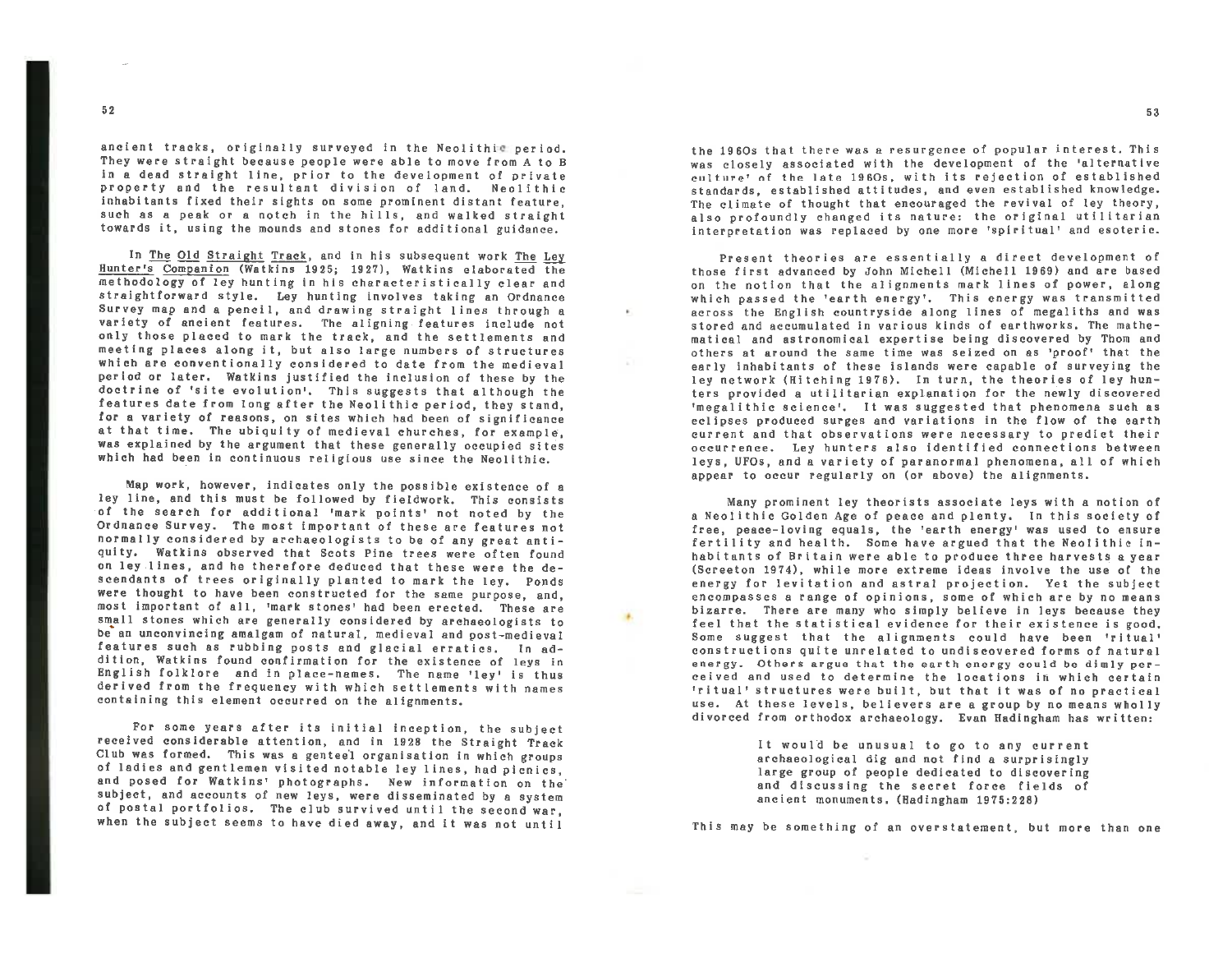professional archaeologist in Britain has entered the orthodox study of the past through an interest in leys. The same, no doubt, has happened in the case or numerous amateurs. The fringe road to archaeology is a well-trodden track.

It therefore seems something of an oversimplification to dismiss ley theory as a mere tissue of lies, supported only by "weak and muddled heads". There are at present some 20 books in be learned from the popularity of a subject which all profes-<br>sional and academic archaeologists castigate as worthless?

One of the attractions of the subject Is undoubtedly the notion of 'the layman's revenge' - the understandable thrill of being able to prove the 'experts', the ivory tower academics, to be wrong at their own game. Paul Screeton writes:  $\mathbb{R}^3$ 

w

Academics are unable to see the wider implications or the researches we amateurs have undertaken. Somehow they cannot, or will not, accept leys. They do not fit Into their narrow concept of the past, and so cannot be incorporated. (Screeton 1974:25)

Yet there are deeper and more important reasons for the subject's appeal. Ley hunting involves both map and fieldwork, and both stages of the process are open to anyone. Although more sophisticated ley hunters use large scale maps and surveying equipment (Devereux and Thompson 1979), it is quite possible to make important discoveries using only a 1 limitations on the participation of an enthusiast. Furthermore, it is unlikely that novices will have to put up with long periods<br>of waiting before any results are forthcoming from their resear-<br>ches. Since most ley hunters agree that an alignment of five<br>points should provide a good i for the complete beginner to discover a promising line within a<br>few minutes. The subsequent search for Scots Pines, ponds and<br>'markstones' likewise requires limited specialist knowledge.

Moreover, having completed their map and fieldwork, all ley<br>hunters can participate in the theoretical side of the subject.<br>Everyone seems welcome to speculate on the origins and purpose of<br>the alignments, and they stand a

Fieldwork has a vital importance to all serious ley hunters, for in the discovery of long-lost 'mark points' they feel that they are making contact with the remote past. Prehistory is thus made tangible and immediate through <sup>a</sup>physical search. Their enthusiasm for this aspect of the study, and the overall by the popularity of orthodox subjects like local history or<br>landscape studies. People do not want to feel that the past is dead and remote - something to be read about in libraries and<br>looked at in museums. They prefer to identify it as something tangible in the present, in the landscape all around them, and they are powerfully attracted by the possibility of being able to<br>discover and recognise it for themselves.

For many ley hunters, however, the features they discover are invested with more than a merely antiquarian interest. They believe that they represent the relics of a prehistoric spiritual<br>science, created by a society very different from anything docu-<br>mented in the historic or ethnographic record. This society was<br>one which was superior to o ually'. Its technology was based on the utilisation of the<br>earth's natural energy paths, in contrast to our own dangerous and polluting energy sources. The relics of the system therefore<br>have a direct relevance to modern society, for they provide<br>evidence of a past society against which the achievements of the present can be judged. Ley hunters contrast this with an **aca**all, or regard as an implicit justification for the social,<br>economic and ecological status quo. They believe that conventional archaeology does no more than present a primitive and<br>barbarous past against which the achievements of the present can<br>be favourably compared.

Archaeologists ought to be aware of the nature of ley<br>theories, for they demonstrate how a large number of interested<br>and intelligent people view the past. There is clearly something<br>appealing about a subject which both en lie in the organisation of ley studies, for there is indeed much justification in the Iey hunters' boast that all are welcome to contribute (Screeton 1974). It is possible that archaeology might profit from looking at, and perhaps emulating, some of<br>these more impressive aspects of the ley hunters• approach. In some cases this would obviously be impossible. The myth of a heritage, rooted in the Biblical and classical traditions. Appeals and references to it occur in many forms of English literature, from pastoral poetry to the prose writings of Adam Smith, Carlyle and Cobbett. It is a pote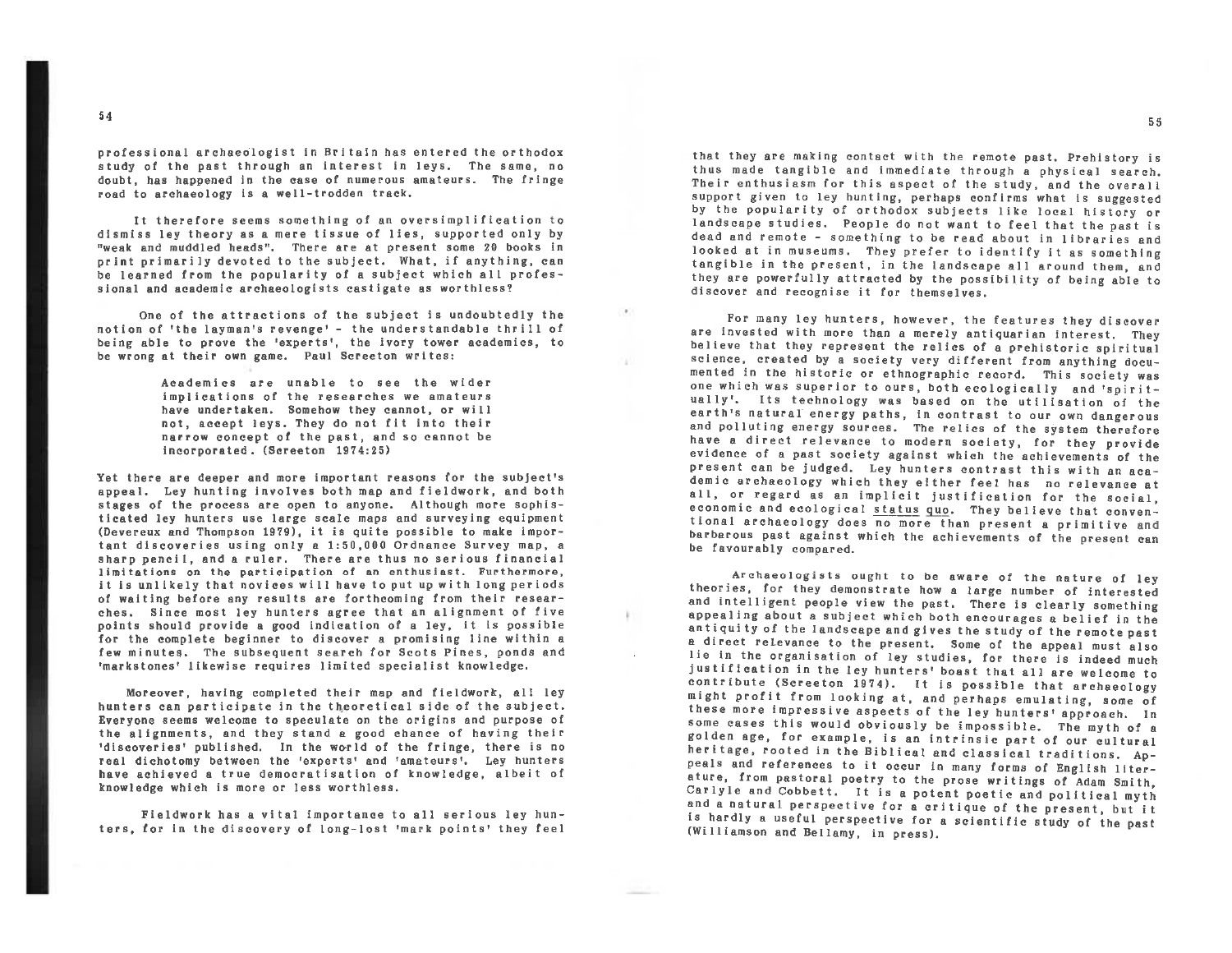Nor can archaeology by definition exploit the understandable<br>attraction of the 'layman's revenge'. Yet the ley hunters' claims that the study of the past is in some way relevant to the<br>present, that it is more than a sterile intellectual pursuit, and that all should be allowed to contribute, are points which could perhaps be profitably learned by some archaeologists.

Yet there ere other reasons why archaeologists should be **aware** of these and other fringe beliefs, for it Is only by having some knowledge of them that they can be effectively contested when encountered. The concept of leys is now quite deeply rooted In our popular culture. 'The Old Streight Track' is an image which occurs in contemporary music and in literature from the poems of Auden to the children's books of Alen Garner (Gerner 1963), Ley lines crop up in many works concerned with the para-<br>normal (Wilson 1981), and they even appear in a modern report on<br>exorcism convened by the Bishop of Exeter (Petitpierre 1972), The subject may seem to the majority of practising archaeologists like patent lunacy, but It is clearly not lunatic enough to prevent articles by prominent ley thinkers from appearing in the New Scientist (Robins 1982; Devereux and Forest 1982),

Even archaeology has not been immune from its influence, and this perhaps serves as a reminder that the subject is rather more lnt imately connected with the totality of contemporary society than many academics seem prepared to admit, Elements of ley theory **appear** in a number of otherwise useful and popular archaeology books (Hunter et al. 1976; Childe 1982), and there is good evidence that Watkins has been a major Influence on the development of astro-erchaeology - in particular on the work of Thom (Williamson end Bellemy, In press).

In such a situation, archaeologists ere clearly failing in their duty if they allow a sizeable proportion of the genera<sup>l</sup> public to believe in a theory which they themselves dismiss as lunacy. It seems strange that they should not attempt to mount <sup>a</sup> more sustained campaign against such erroneous and time-wasting<br>theories, for it is supposed to be their job to provide the public (and not Just the amateur archaeological public) with knowledge about the past.

With the honourable exceptions already mentioned, the normal response to ley theory by the archaeological establishment has been silence, ridicule, or misrepresentation (Crawford 1953). When more serious discussion has taken place, archaeologists have<br>tended to dismiss the theory not with informed criticism but on the basis of ill-informed prejudice. Traditionally, they have denied that ley lines could have existed because 'primitive' peoples lacked both the desire and the ability to construct them. The creation of the Iey network would have necessitated en almost **fanatical** interest in the construction of long, straight alignments or pathways. Yet the discovery in the Andes of long, dead<br>straight ritual pathways, up to 25km long and connecting a range of features very similar to the 'mark points' on leys, serves to<br>defeat the argument that the concept of leys is not possible (Morrison 1978). This is one of many cases in which ley hunters have been right for the wrong reasons or anticipated significant developments in conventional archaeology. In the 1930s, Watkins was arguing that prehistoric Britain was densely settled and extensively cleared. This assertion was based on the doctrine of •site evolution' and on the practicalities of long-distance sighting, and he dismissed as 'glib' the suggestion that the country was mainly covered in trees. The advances in landscape archaeology over the last *two* decades **have** shown that in this it was Watkins who was correct, rather then those who ridiculed his views et the time. Small wonder that to many people the arguments of the Iey hunters seem plausible end the archaeological response **unfair** end inadequate.

It seems imperative that archaeologists follow the lead taken by Burl and Atkinson end give more consideration to the theories of the ·•trlnge•. It almost seems as if some academics believe in two levels of knowledge: 'truth' for en educated elite end 'lunacy• *tor* the messes. Many do not seem to care that sane end intelligent people ere prepared to waste time and effort <sup>p</sup>lotting meaningless lines on Ordnance Survey maps, even though some of these are diligent end conscientious fieldworkers of greet potential value to conventional studies of the past.

It may be because ley hunting end associated fringe ap proaches are not a direct danger to our date base, in the way that treasure hunting may be, that archaeologists feel that they can be safely ignored (indeed, ley hunters castigate archaeo logists for their destruction of the 'ingenious structures' of prehistory). We would suggest that this is a short-sighted view. The popularity of all the alternative approaches to the past, from ley hunting to treasure hunting, should not be viewed as entirely disparate phenomena. They can be profitably viewed together as a kind of popular repossession of the pest. The acceptance end proliferation of such alternative interpretations could ultimately pose a very serious threat to the authority of for archaeology, of course, is uniquely dependent on the good will of the general public. Not only does it depend on them for its finance but also for the protection of its evidence, which can only be preserved by common consent.

The reasons for the general popularity of alternative ap proaches to the pest cannot be debated here, but the lessons to be learned from an examination of ley hunting ere clear. The strongly defined professional stance of archaeology should not he allowed to lead to any further diminution in the status of the